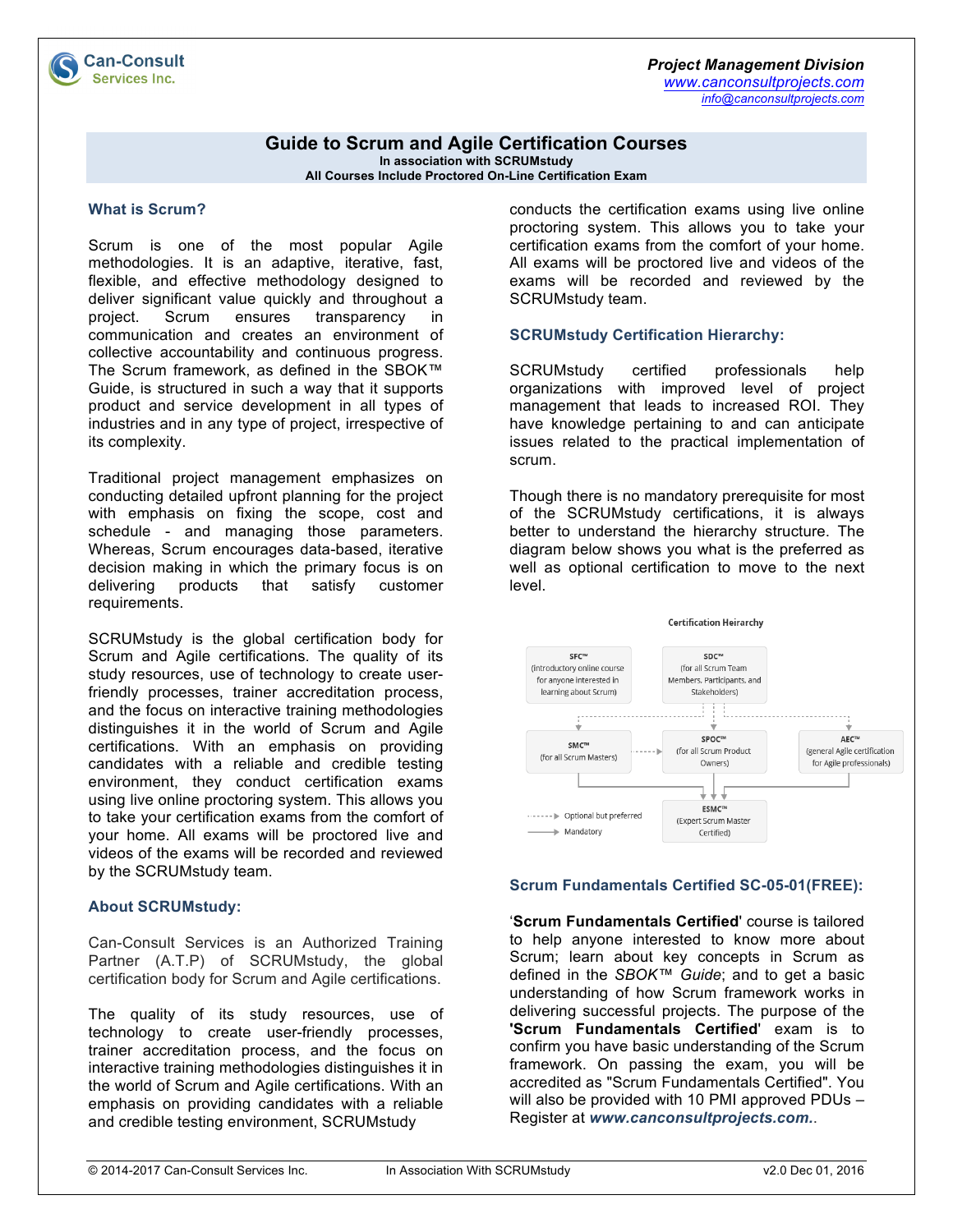

# *SFC Certification Exam Format:*

- Multiple choice 40 questions for the exam; 30 need to be answered correctly to pass
- One mark awarded for every right answer
- No negative marks for wrong answers
- 60 minutes duration
- Online un-proctored exam

# *Audience Profile:*

Anyone interested in knowing more about Scrum can take up this course and exam for free. Send request at orders@canconsultprojects.com; with email address, phone number and full name and we will provide you with the access code.

## *Prerequisites:*

There is no formal prerequisite for this course.

# **Scrum Developer Certified SC-ON-02 (SDC™):**

**Scrum Developer Certified (SDC™)** is an entry level certification for Scrum Team members and those who interact with any Scrum Team. The objective of this certification is to ensure that Scrum Team members know enough about Scrum to effectively contribute to a Scrum project. The courseware and preparation tools required for the certification exam will be available online on SCRUMstudy.com. An online proctored exam will be conducted at the end of the course.

# *SDC™ Couse Curriculum:*

- Introduction to Scrum
- Principals
- Business Justification
- Quality
- Risk
- Initiate
- Change
- Organizations

# *SDC™ Certification Exam Format:*

- Multiple choice 75 questions for the exam; 57 need to be answered correctly to pass
- One mark awarded for every right answer
- No negative marks for wrong answers
- 90 minutes duration
- Online proctored exam
- In event of failure, maximum of two free retakes

## *SDC™Audience Profile:*

This is highly recommended for everyone in a company who works in a Scrum Team or anyone who interacts with any Scrum Team. This will also be very useful for those who are interested in understanding the basics of Scrum and how this method could be used effectively.

# *SDC™Prerequisites:*

There is no formal prerequisite for this certification.

## *SDC™Course Material:*

- *A Guide to Scrum Body of Knowledge (SBOK™ Guide by SCRUMstudy (e-copy)*
- High quality video tutorials
- Case study
- Roles guide for the exam
- Student workbook
- On-line certificate on successful completion of the exam

### *SDC™ Certificate Maintenance Requirements:*

25 re-certification credits every 2 years

## **Scrum Master Certified SC-05-01 (SMC™):**

**Scrum Master Certified (SMC™)** professionals are facilitators who ensure that the Scrum Team is provided with an environment conducive to completing the project successfully. The Scrum Master guides, facilitates, and teaches Scrum practices to everyone involved in the project; clears impediments for the team; and, ensures that Scrum processes are being followed.

Successful candidates will be awarded the **Scrum Master Certified (SMC™)** certification by SCRUMstudy after passing the certification exam.

# *SMC™ Couse Curriculum:*

- Agile and Scrum overview
- Scrum Roles
- Scrum Project Phases
- Scaling Scrum

## *SMC™ Certification Exam Format:*

• Multiple choice 100 questions for the exam; 57 need to be answered correctly to pass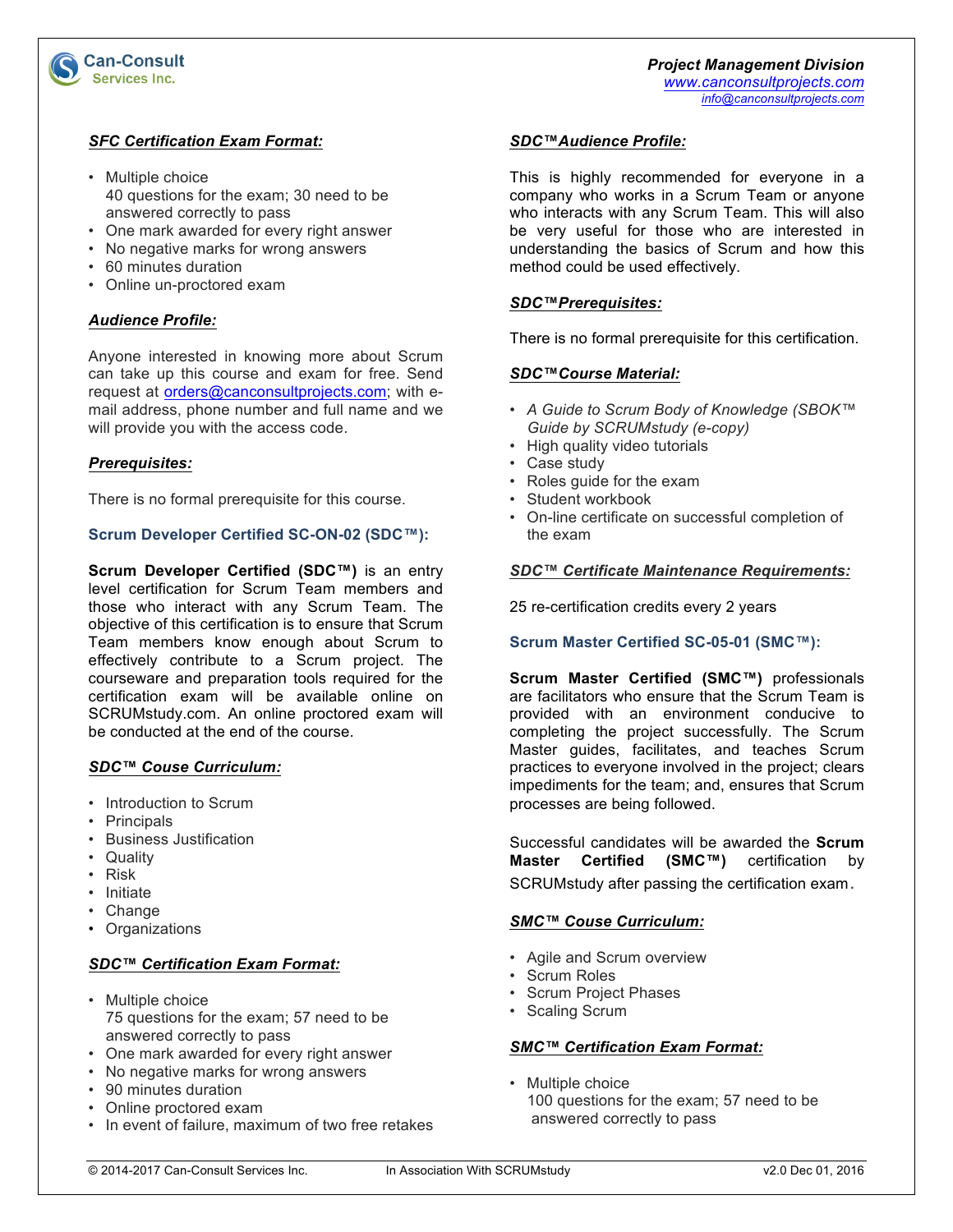

- One mark awarded for every right answer
- No negative marks for wrong answers
- 120 minutes duration

**Can-Consult Services Inc.** 

- Online proctored exam
- In event of failure, maximum of two free retakes

## *SMC™Audience Profile:*

This certification is appropriate for anyone who is interested in becoming a Scrum Master or for someone who is already a Scrum master in his organization. Scrum Master is an important role in any Scrum team and need not be a technology expert to be effective. Moreover, although Scrum is popular in the IT industry, it can be used effectively across different industries.

### *SMC™Prerequisites:*

There is no formal prerequisite for this certification. However, it is preferable to complete the Scrum Developer Certified (SDC™) certification before applying for the Scrum Master certification. It is also highly recommended to attend a 2-day SMC™ classroom training provided by Can-Consult.

### *SMC™Course Material:*

- *A Guide to Scrum Body of Knowledge (SBOK™ Guide by SCRUMstudy (e-copy)*
- High quality video tutorials
- Case study
- Process chart
- Student workbook
- On-line certificate on successful completion of the exam

## *SMC™ Certificate Maintenance Requirements:*

To maintain the certification status, **Scrum Master Certified (SMC™)** professionals will need to earn 40 re-certification credits every 2 years.

## **Agile Master Certified SC-05-02 (SAMC™):**

Rapid changes in technology, market demands, and expectations have paved the way for the conceptualization and implementation of Agile methods and values in many organizations. Agile relies on adaptive planning and iterative development and delivery. It focuses primarily on the value of people in getting the job done effectively. SAMC™ Certified Professionals should appreciate the concepts of Agile development and have the ability to compare and choose the Agile methodology appropriate in a given situation.

Applicants will be awarded the **SCRUMstudy Agile Master Certified (SAMC™)** certificate by SCRUMstudy after successfully passing the certification exam.

## *SAMC™ Couse Curriculum:*

- Introduction and Agile overview
- Lean Kanban Software Development
- Understanding Kanban
- Crystal
- Test-Driven Development
- Scrum Overview
- Understanding Lean Software Development
- Domains of Agile Practices
- DSDM

### *SAMC™ Certification Exam Format:*

- Multiple choice 100 questions for the exam
- One mark awarded for every right answer
- No negative marks for wrong answers
- 120 minutes duration
- Online proctored exam
- In event of failure, you can retake the exam by paying US \$ 275.

## *SAMC™Audience Profile:*

This certification is appropriate for anyone interested in becoming familiar with the concepts and practices of Agile Project Delivery, and who wants to have a working knowledge of the various Agile methodologies.

## *SAMC™Prerequisites:*

There is no formal prerequisite for this certification. However, a SDC™ or SMC™ certified professional will be able to easily understand the concepts required for the certification exam. It is also highly recommended to attend a 3-day SAMC™ classroom training provided by Can-Consult.

## *SAMC™Course Material:*

- *A Guide to Scrum Body of Knowledge (SBOK™ Guide by SCRUMstudy (e-copy)*
- High quality video tutorials
- Case study
- Agile one pager
- Student workbook
- On-line certificate on successful completion of the exam